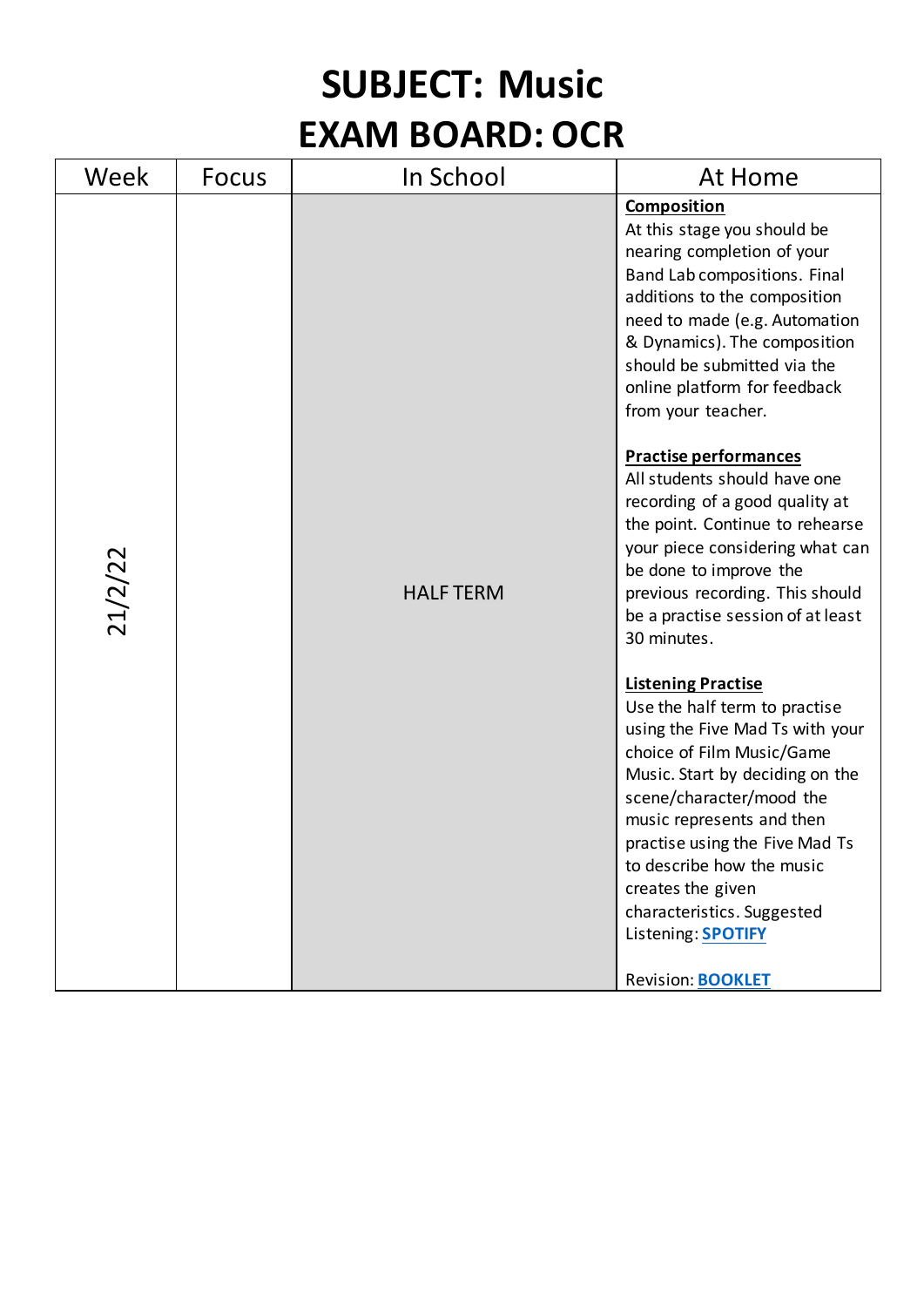| 28/2/22 | Listening:<br>Rock n Roll in the 1950s/60s<br>Composition:<br>Your final draft should be completed<br>and submitted for feedback on Band<br>Lab. Whilst waiting for your feedback<br>you should complete your detailed<br>annotated screenshots of your work<br>ensure that you have spoken in depth                                                                                                                                                                                                                                                                                                                                                                                                                          | Listening<br>Pupils to revisit Eastern<br>Mediterranean, Middle East<br>and Music from Indian including<br>Classical and Bhangra styles.<br>Complete listening guides using<br>the Spotify playlist and update<br>glossary of keywords and<br>meanings                                                                                                                                                                                                                                                                       |
|---------|-------------------------------------------------------------------------------------------------------------------------------------------------------------------------------------------------------------------------------------------------------------------------------------------------------------------------------------------------------------------------------------------------------------------------------------------------------------------------------------------------------------------------------------------------------------------------------------------------------------------------------------------------------------------------------------------------------------------------------|------------------------------------------------------------------------------------------------------------------------------------------------------------------------------------------------------------------------------------------------------------------------------------------------------------------------------------------------------------------------------------------------------------------------------------------------------------------------------------------------------------------------------|
|         | about your composition.<br>Performance:<br>All students should have one recording<br>of a good quality at the point. Continue<br>to rehearse your piece considering what<br>can be done to improve the previous<br>recording. This should be a practise<br>session of at least 30 minutes. Practice<br>rooms are available before and after<br>school.                                                                                                                                                                                                                                                                                                                                                                        | <b>Practise performances</b><br>All students should have one<br>recording of a good quality at<br>the point. Continue to rehearse<br>your piece considering what can<br>be done to improve the<br>previous recording. This should<br>be a practise session of at least<br>30 minutes.                                                                                                                                                                                                                                        |
| 7/3/22  | Listening:<br>Pop Ballads of the 70s/80s/90s<br><b>Composition:</b><br>You will have received feedback on your<br>composition draft. Use this feedback to<br>inform any changed or additions that<br>need to made to the composition.<br>You should now complete your detailed<br>annotated screenshots of your work<br>ensure that you have spoken in depth<br>about your composition.<br><b>Performance:</b><br>All students should have one recording<br>of a good quality at the point. Continue<br>to rehearse your piece considering what<br>can be done to improve the previous<br>recording. This should be a practise<br>session of at least 30 minutes. Practice<br>rooms are available before and after<br>school. | Listening<br>Pupils to revisit music from<br>Africa (P59 - P61 of Revision<br>Guide) Complete listening<br>guides using the Spotify playlist<br>and update glossary of<br>keywords and meanings<br><b>Practise performances</b><br>This should be at least half an<br>hour to an hour of practise of<br>informed by feedback given by<br>your teachers. Recordings are<br>being timed and marked<br>throughout this period so be<br>prepared to re-record or have<br>alternative performances that<br>showcase your ability. |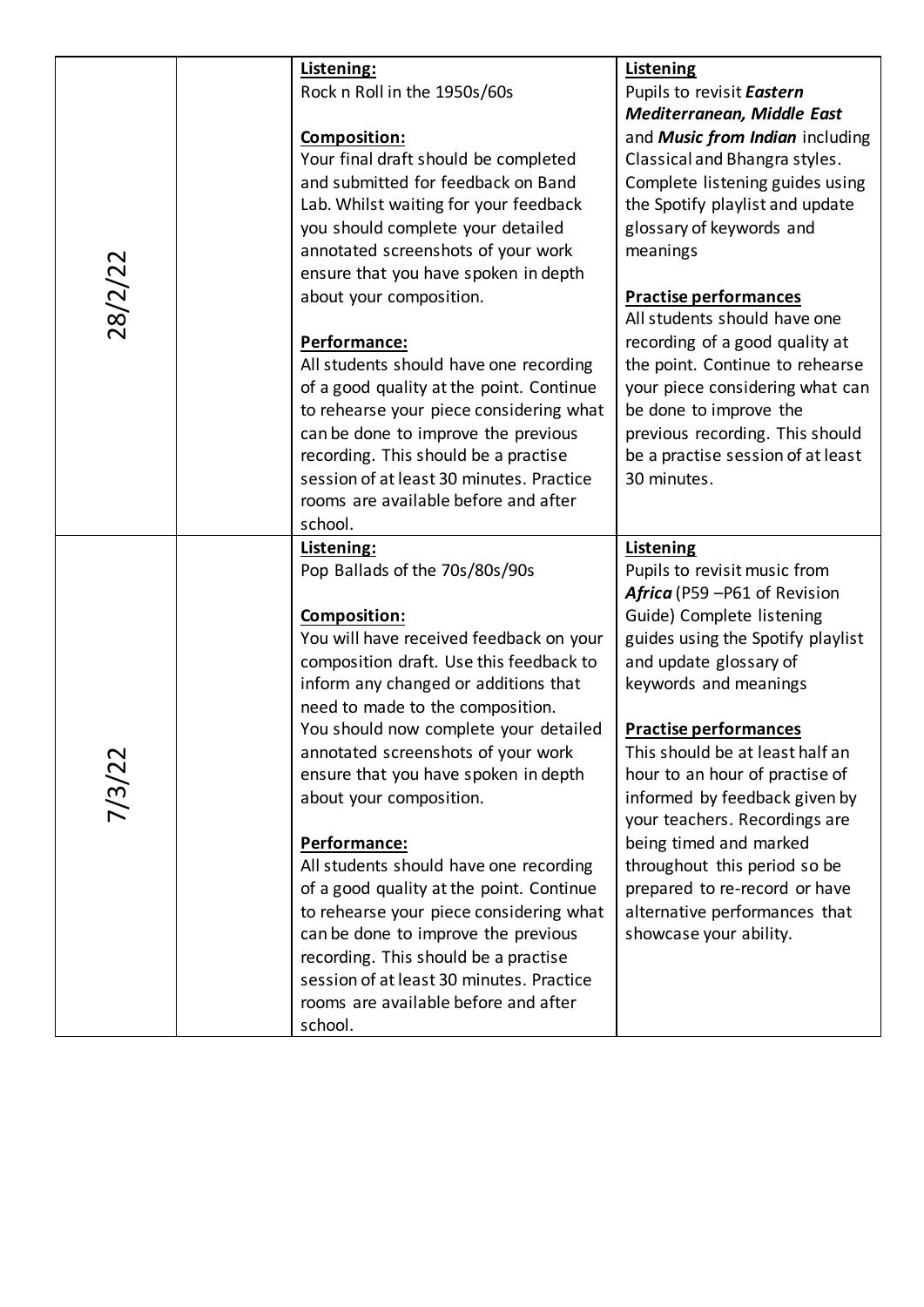| Assessment Week Begins on Friday<br>14/3/22 | Listening:<br>Revision and preparation for the mock<br>exam based on the exam boards<br>advanced information.<br><b>Composition:</b><br>PUPILS SHOULD NOW HAVE THEIR<br><b>COMPOSITION COMPLETED. Pupils</b><br>should attend allocated lesson six and<br>before school sessions to continue<br>work. Any draft versions of annotated<br>screen shots need submitting for<br>feedback.<br>Performance:<br>Pupils will be recording any<br>performances that need improving.<br>Please be prepared to provide a new<br>recording if necessary. | Listening<br>Pupils will review the revision<br>resources that they have been<br>given including; revision<br>booklets on each area of study,<br>revision book with Spotify<br>playlist, and Knowledge Maps<br>for each unit. Discussion in class<br>as to how these should be used<br>to revise for assessment<br><b>Practise performances</b><br>This should be at least half an<br>hour to an hour of practise of<br>informed by feedback given by<br>your teachers. Recordings are<br>being timed and marked<br>throughout this period so be<br>prepared to re-record or have<br>alternative performances that<br>showcase your ability.                                                                                                                                                                                                       |
|---------------------------------------------|-----------------------------------------------------------------------------------------------------------------------------------------------------------------------------------------------------------------------------------------------------------------------------------------------------------------------------------------------------------------------------------------------------------------------------------------------------------------------------------------------------------------------------------------------|----------------------------------------------------------------------------------------------------------------------------------------------------------------------------------------------------------------------------------------------------------------------------------------------------------------------------------------------------------------------------------------------------------------------------------------------------------------------------------------------------------------------------------------------------------------------------------------------------------------------------------------------------------------------------------------------------------------------------------------------------------------------------------------------------------------------------------------------------|
| 21/3/22                                     | <b>MOCK EXAMS</b>                                                                                                                                                                                                                                                                                                                                                                                                                                                                                                                             | <b>Listening</b><br>Pupils will review the revision<br>resources that they have been<br>given including; Spotify playlists<br>and Knowledge Maps for each<br>unit. Discussion in class as to<br>how these should be used to<br>revise for assessment<br>Composition:<br>PUPILS SHOULD NOW HAVE<br><b>THEIR COMPOSITION</b><br>COMPLETED. Pupils should<br>attend allocated lesson six and<br>before school sessions to<br>continue work. Any draft<br>versions of annotated screen<br>shots need submitting for<br>feedback.<br>Practise performances<br>This should be at least half an<br>hour to an hour of practise of<br>informed by feedback given by<br>your teachers. Recordings are<br>being timed and marked<br>throughout this period so be<br>prepared to re-record or have<br>alternative performances that<br>showcase your ability. |